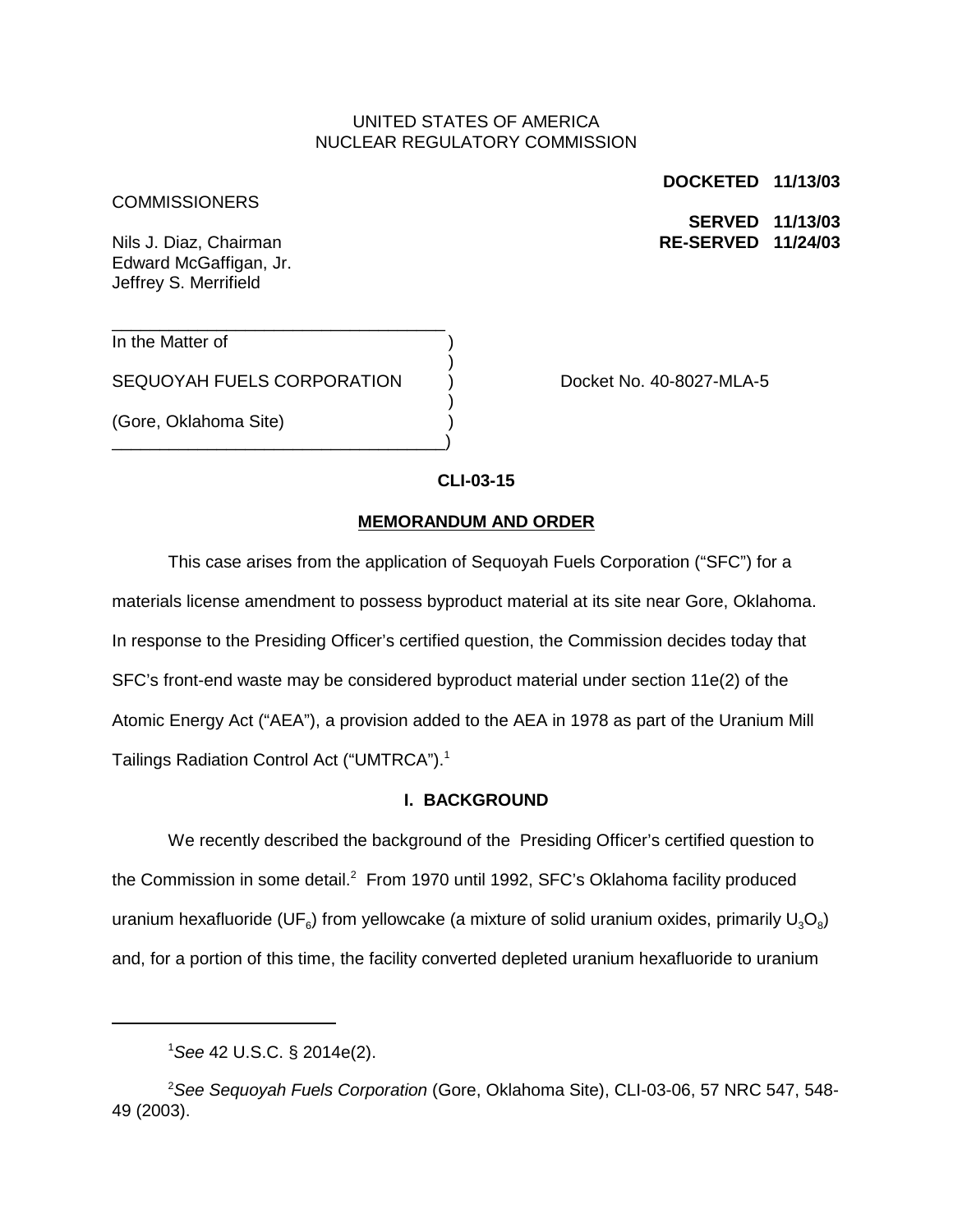tetrafluoride. Various phases of SFC's operations produced radioactive waste streams. In 2001, in conjunction with decommissioning planning, SFC requested that the NRC determine if some of the waste from SFC's yellowcake solvent extraction process could be classified as byproduct material under section 11e(2) of the AEA. The term "byproduct material" means

(1) any radioactive material (except special nuclear material) yielded in or made radioactive by exposure to the radiation incident to the process of producing or utilizing special nuclear material, and (2) the tailings or wastes produced by the extraction or concentration of uranium or thorium from any ore processed primarily for its source material content."<sup>3</sup>

Only the second part – AEA § 11e(2) – of the definition is at issue in this proceeding.

In 2002, the NRC Staff recommended that the Commission approve SFC's request to classify its waste as  $11e(2)$  material.<sup>4</sup> Subsequently, the Commission issued a Staff Requirements Memorandum ("SRM") responding to the Staff's recommendation. The Commission SRM concluded that most of the waste at the SFC site could be classified as 11e(2) byproduct material.

 Following the Commission's SRM, SFC requested a materials license amendment to possess 11e(2) byproduct material. After publication of notice of the amendment request and opportunity for a hearing under 10 C.F.R. Part 2, Subpart L,<sup>5</sup> the State of Oklahoma, among others, submitted hearing requests.

The Presiding Officer concluded that the viability of Oklahoma's claim rests on whether the SRM precludes Oklahoma from "insisting that the waste on the Licensee's site in question

<sup>3</sup> 42 U.S.C. § 2014e(2); AEA § 11e.

<sup>4</sup> *See* SECY-02-0095, "Applicability of Section 11e.(2) of the Atomic Energy Act to Material at the Sequoyah Fuels Corporation Uranium Conversion Facility" (June 4, 2002).

<sup>5</sup> *See* 67 Fed. Reg. 69,048 (Nov. 14, 2002).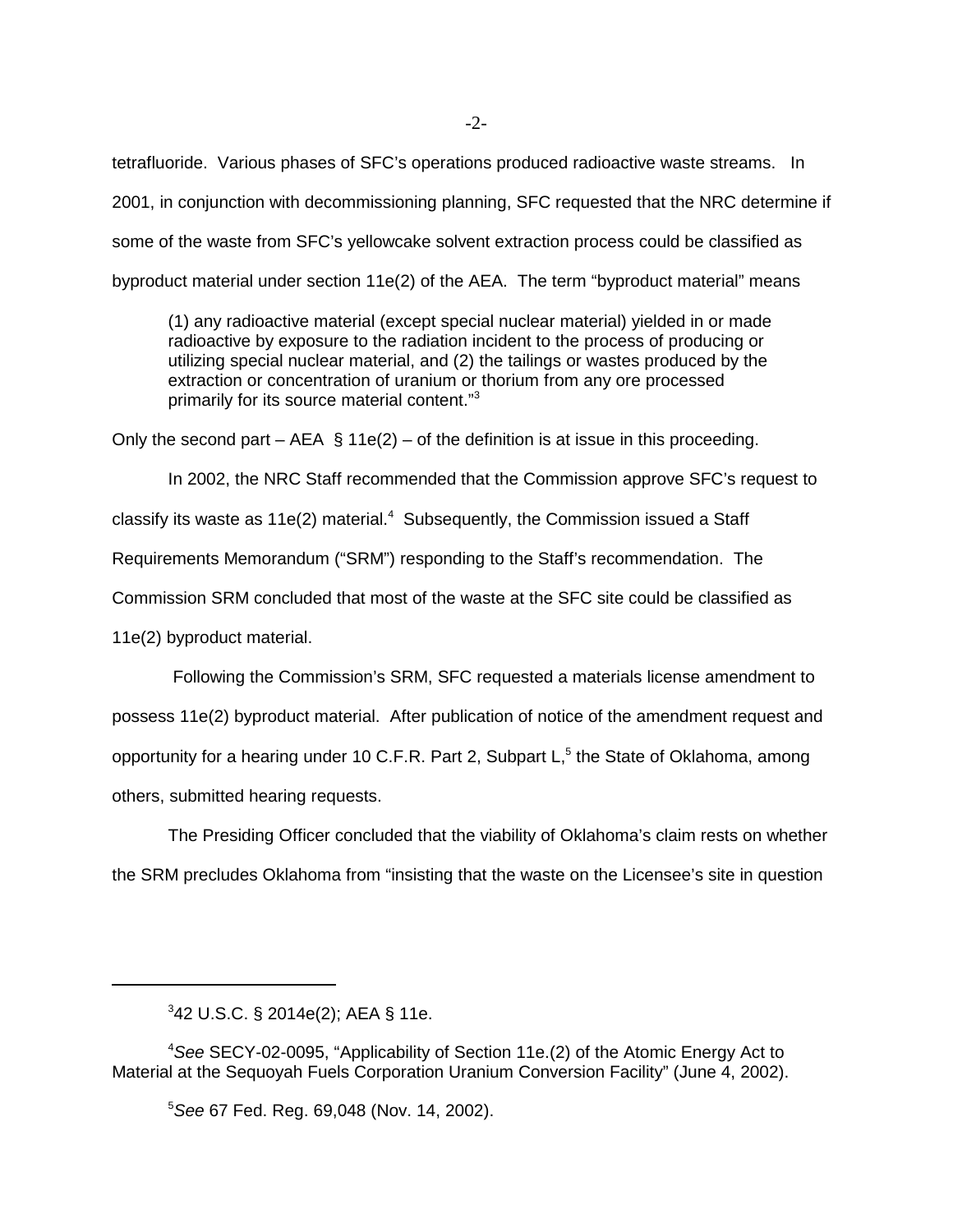does not qualify as section 11e.(2) byproduct material."6 Because Oklahoma's position (in effect) challenges the Commission's SRM, the Presiding Officer certified two preliminary questions to the Commission. The Presiding Officer asked the Commission to decide whether Oklahoma could raise the 11e(2) issue in this adjudication and, if so, whether the Presiding Officer or the Commission itself should originally consider the issue.

We agreed to decide the classification issue ourselves.<sup>7</sup> We asked the parties to brief directly to us the question whether, in view of initial processing of yellowcake<sup>8</sup> at the SFC uranium conversion facility, any portion of the SFC waste can be considered as 11e(2) byproduct material. The 11e(2) classification has implications for the type of decommissioning plan necessary to remediate the Gore site and terminate SFC's license.<sup>9</sup>

In briefs addressing the certified question, SFC and the NRC Staff argue that SFC's preliminary solvent extraction process is merely a continuation of uranium milling; thus, they maintain, the waste materials generated in this step are 11e(2) byproduct material. Oklahoma

6 *See* LBP-03-07, 56 NRC 287, 288 (2003).

7 *See* CLI-03-06, 57 NRC 547.

<sup>8</sup>"Initial processing" at SFC includes the steps from solvent extraction of the feedstock to formation of uranium trioxide,  $UO<sub>3</sub>$ .

9 The standards for decommissioning inactive mill tailings sites (*i.e.,* 11e(2) sites) allow, in effect, "restricted use" decommissioning of the stabilized tailings disposal cell under government ownership. *See* 10 C.F.R. Part 40, Appendix A. Until December 11, 2002, when the NRC Staff issued SFC's requested license amendment, the SFC license contained a condition for "unrestricted use" decommissioning of the entire site, as Oklahoma prefers. The unrestricted use standard will govern if Oklahoma successfully contests the SFC license amendment. *See* 10 C.F.R. § 20.1402.

Separate adjudicatory proceedings are underway with respect to SFC's proposed site decommissioning plan, its ground water corrective action plan, and its ground water monitoring plan under Part 40, Appendix A. *See* Docket Numbers 40-8027-MLA-6, 40-8027-MLA-7, and 40-8027-MLA-8, respectively. Oklahoma has already established standing with respect to the site decommissioning plan that SFC proposed earlier for the Gore, Oklahoma, facility under the 10 C.F.R. Part 20 regulations. *See* CLI-01-02, 53 NRC 9 (2001).

-3-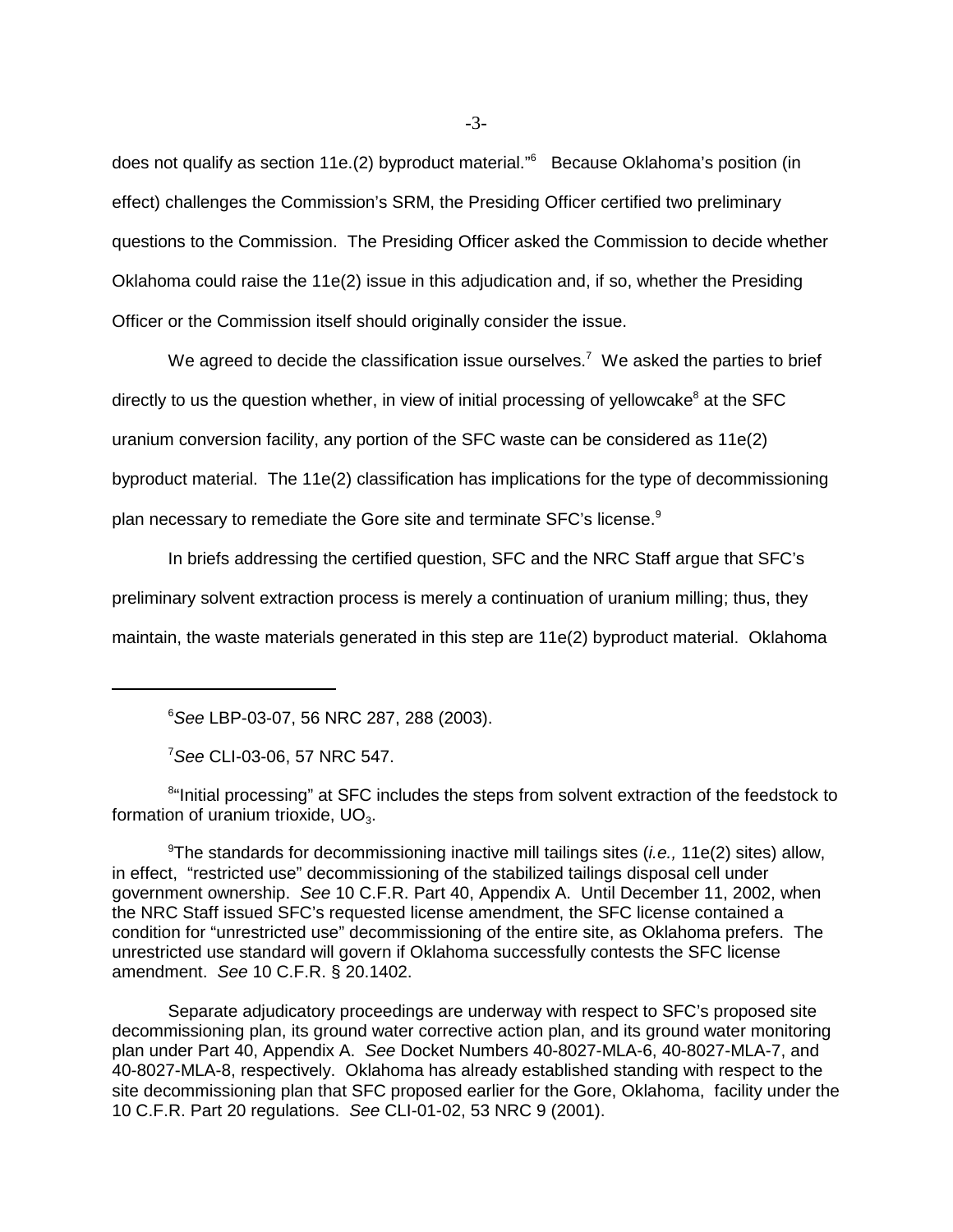argues, among other things,<sup>10</sup> that SFC was never licensed or operated as a uranium mill and that classifying SFC's waste as 11e(2) byproduct material is contrary to UMTRCA.<sup>11</sup> We agree with the NRC Staff and SFC, for the reasons stated below.

### **II. DISCUSSION**

To answer the Presiding Officer's certified question, we must examine the relevant portion of the section 11e(2) definition; *i.e.,* we must ask whether SFC produced wastes by the concentration of uranium from "ore processed primarily for its source material content." We find that section 11e(2) covers the SFC material. Section 11e(2) provides that the waste output of the processing of uranium ore is byproduct material. While nominally part of the fuel production phase of the nuclear fuel cycle, SFC's front-end process is functionally the same as uranium milling -- *i.e.,* it uses solvent extraction to refine uranium ore. Hence, the waste from that process can legitimately be characterized as 11e(2) material.

Before examining in further detail how the SFC material fits into the nuclear fuel cycle and into the section 11e(2) definition, we turn first to the legislative history of UMTRCA.

### **A. History of UMTRCA**

Classification of the SFC wastes is best understood in the context of UMTRCA and its legislative history. UMTRCA had two general goals -- to remediate contamination at inactive mill sites and to provide for NRC regulation of mill tailings at active sites.<sup>12</sup> To accomplish these

 $10B$ Because Oklahoma's other arguments are not relevant to the certified question, we leave them for the Presiding Officer's consideration.

<sup>11</sup>*See* 42 U.S.C. §§ 7901 *et seq.*

 $12$ Mill tailings are potentially hazardous because they are a source of uranium daughter isotopes, especially radon, a radioactive gas with a short half-life. The tailings pile can release radon into the atmosphere, where it and its radioactive daughter isotopes can be inhaled. *See* Uranium Mill Tailings Radiation Control Act of 1978; Hearings on H.R. 11698, H.R. 12229, H.R. 12938, H.R. 12535, H.R. 13049, and H.R. 13650 ("UMTRCA Hearings") before the Subcomm. (continued...)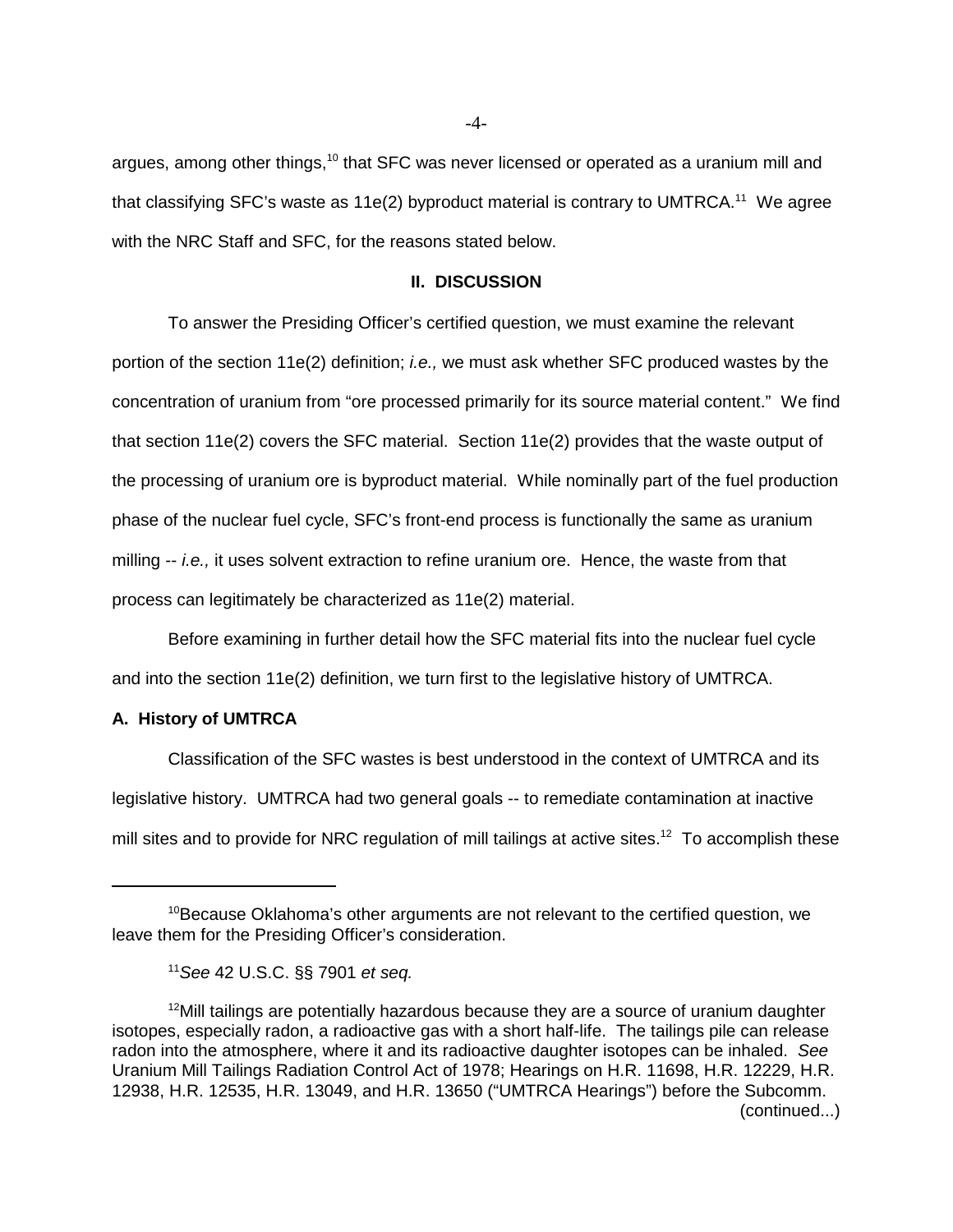goals, it was necessary to broaden the definition of "byproduct material" within NRC authority. NRC's then Chairman Joseph M. Hendrie explained to Congress that the NRC lacked the requisite authority over mill tailings:

[The NRC] at the time did not have direct regulatory control over uranium mill tailings. The tailings themselves were not source material and did not fall into any other category of NRC-licensable material. The NRC exercised some control over tailings, but only indirectly as part of the Commission's licensing of ongoing milling operations. Once operations ceased, however, the NRC had no further jurisdiction over tailings. This resulted in dozens of abandoned or "orphaned" mill tailings piles.<sup>13</sup>

Because prior to UMTRCA mill tailings were unregulated, Congress expanded the 11e definition

to bring this additional waste within the definition of byproduct material. The new 11e(2)

definition labeled mill tailings -- earlier regarded as waste materials -- as byproduct material.

NRC Chairman Hendrie testified in favor of the broadened definition, as it would make mill

tailings licensable under the  $AEA$ <sup>14</sup> The change also prevented dual regulation by the NRC

and the Environmental Protection Agency by removing mill tailings from coverage under the

Resource Conservation and Recovery Act.15

At the same time, Chairman Hendrie did not want to extend NRC's authority to areas

outside the nuclear fuel cycle, such as wastes from phosphate ore processing.<sup>16</sup> Thus, he

urged Congress to modify its definition of byproduct material. In his testimony before

Congress, Chairman Hendrie faulted the byproduct material definition included in H.R. 13382,

<sup>15</sup>*See id.* at 342-43.

<sup>16</sup>*See id.* at 342. These wastes contain small amounts of uranium.

 $12$ (...continued)

on Energy and Power of the House Comm. On Interstate and Foreign Commerce, 95<sup>th</sup> Cong. at 227 (1978) (statement of Victor Gilinsky, NRC Commissioner).

<sup>13</sup>*International Uranium (USA) Corp.* (Request for Materials License Amendment), CLI-00-01, 51 NRC 9, 16 (2000).

<sup>14</sup>*See* UMTRCA Hearings at 341 (statement of Joseph M. Hendrie, Chairman, NRC).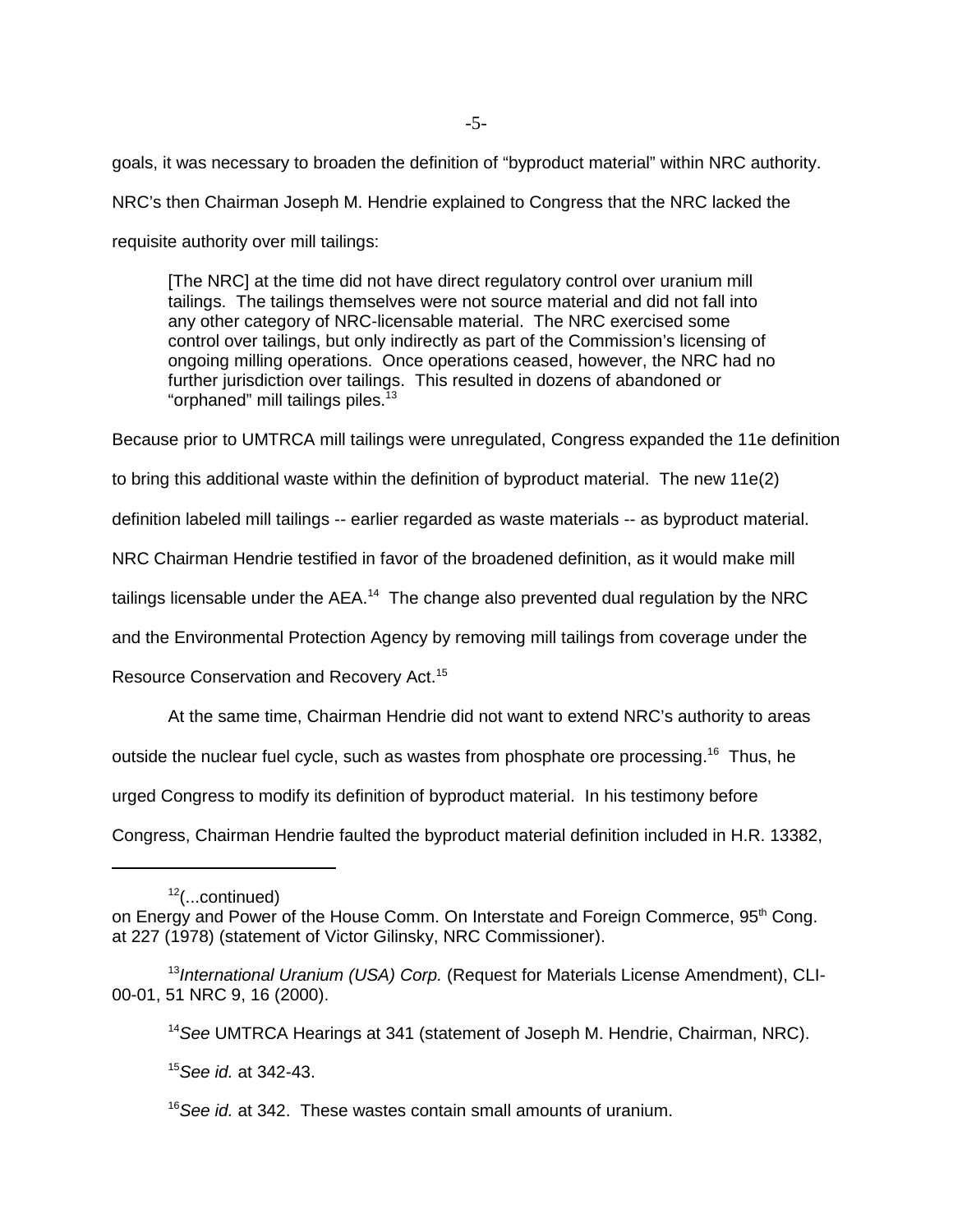one of the House bills that preceded enactment of UMTRCA, and proposed that the definition of byproduct material be expanded to include tailings produced by extraction of uranium or thorium from *any ore processed primarily for its source material content*. 17 The italicized phrase was to replace the phrase, "source material as defined in Section 11z.(2)."<sup>18</sup> The definition thus "focused upon whether the process generating the wastes was uranium milling within the course of the nuclear fuel cycle"19 and sought, in effect, to expand "the types of materials that properly could be classified as byproduct material."20 Chairman Hendrie's proposed broad definition of byproduct material received Congressional approval and appeared in the final version of UMTRCA.

We turn now to the stages of the nuclear fuel cycle, SFC's role in it, and the relationship of the section 11e(2) definition to the fuel cycle. As we explain below, we find the SFC material -- *i.e.*, the residue of SFC's front-end processing of uranium ore -- to fit within the section 11e(2) definition of byproduct material.

### **B. The Nuclear Fuel Cycle and SFC's Role**

The nuclear fuel cycle consists of uranium recovery (mining and milling); fuel production (conversion of uranium concentrates to uranium hexafluoride, uranium enrichment, and nuclear fuel fabrication); use in nuclear reactors; reprocessing irradiated fuel; and management and

<sup>20</sup>*Id.* at 16.

<sup>17</sup>*See* UMTRCA Hearings at 343.

<sup>18</sup>*See id.* at 345. Source material includes uranium that has not been enriched in the 235U isotope and ores that contain by weight 0.05% or more of uranium or thorium. *See* 10 C.F.R. § 40.4.

<sup>19</sup>*International Uranium*, CLI-00-1, 51 NRC at 18.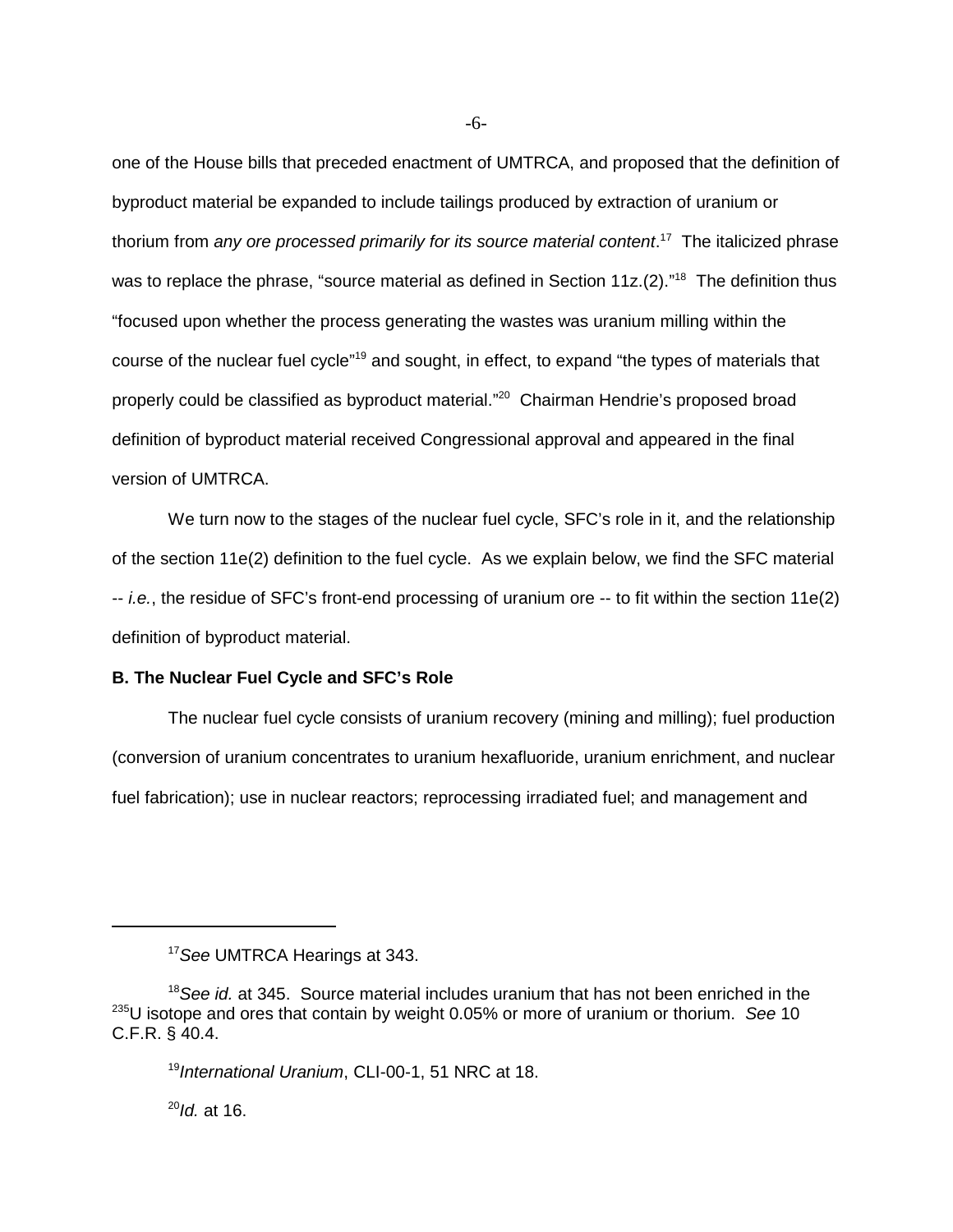disposal of high-level radioactive wastes. $21$  Only uranium milling and conversion are relevant here.

So-called nuclear fuel facilities are divided into three groups: those that convert yellowcake into uranium hexafluoride; those that enrich the uranium hexafluoride in the fissionable <sup>235</sup>U isotope; and those that fabricate enriched uranium into nuclear reactor fuel. SFC has been licensed to possess source material and to convert it to uranium hexafluoride.<sup>22</sup>

When it was an active facility, SFC produced uranium hexafluoride from uranium ore concentrate, predominantly yellowcake. SFC initially dissolved the yellowcake feedstock in an aqueous solution of nitric acid, forming uranyl nitrate, and purified it in a solvent extraction process. After purification, SFC concentrated the uranyl nitrate and thermally denitrated it to uranium trioxide,  $UO_3$ . In the next several process steps, SFC converted the uranium trioxide to uranium hexafluoride, the final product. $23$ 

Because the solvent extraction process is similar to a process used at conventional uranium mills, SFC and the NRC Staff maintain that SFC's front-end processes -- from yellowcake to uranium trioxide -- are a continuation of the milling process. Thus, they say, wastes from the solvent extraction process are 11e(2) byproduct material. As UMTRCA's definition of byproduct material is process-oriented, the location of the milling, according to SFC and the NRC Staff, is inconsequential. The NRC Staff points out that UMTRCA does not

<sup>21</sup>*See Georgia Power Co.* (Alvin W. Vogtle Nuclear Plant, Units 1 and 2), LBP-77-2, 5 NRC 261, 289 (1977). At this time, reprocessing spent fuel does not occur in the United States.

 $22$ SFC also converted depleted uranium hexafluoride to uranium tetrafluoride, a process not relevant to the certified question.

<sup>23</sup>*See* Sequoyah Fuels Corp., *Reclamation Plan Sequoyah Facility,* Appendix D at 4-7 (Jan. 2003).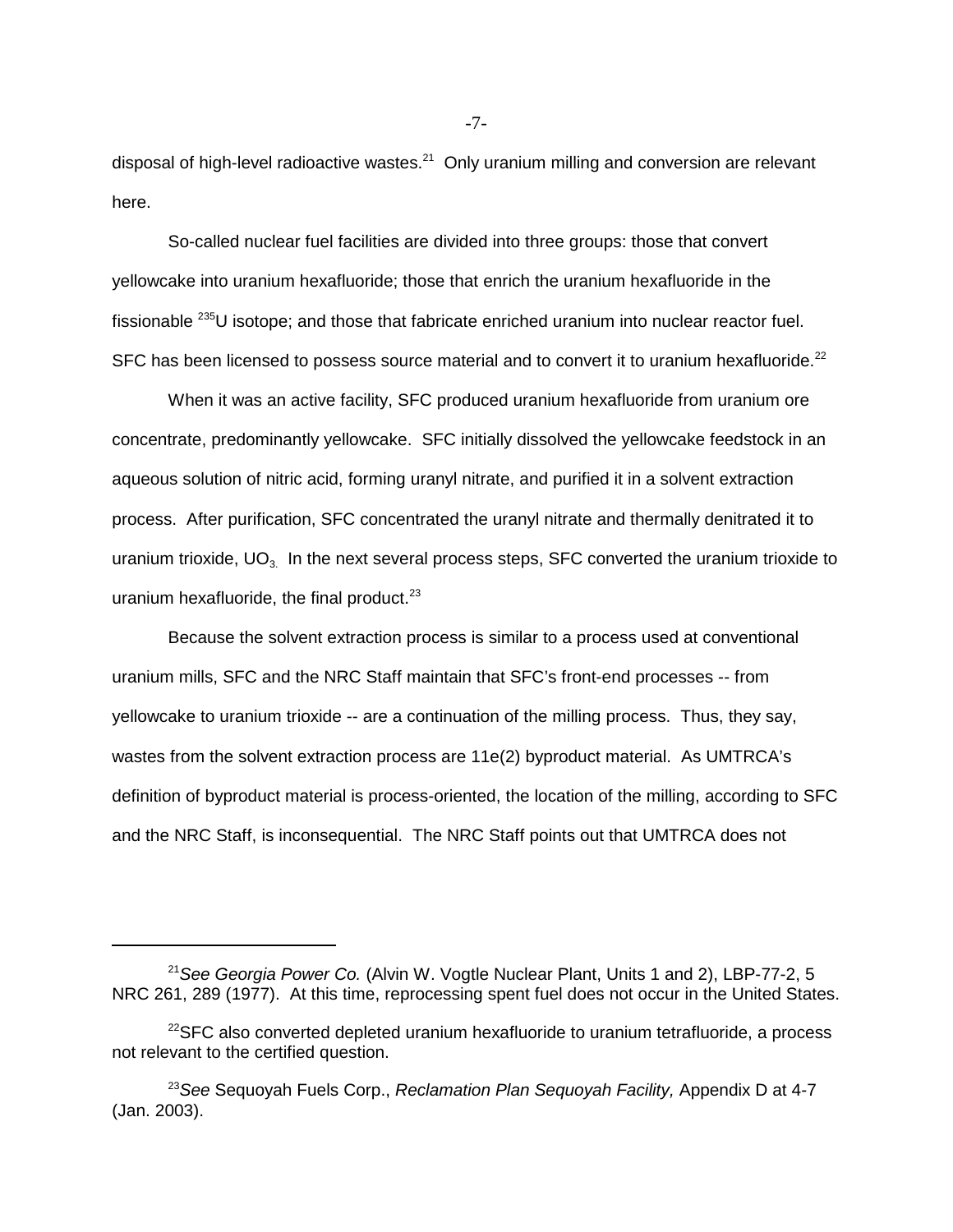address location at all.<sup>24</sup> SFC reasons that its front-end wastes literally satisfy all three prongs of the section 11e(2) definition because: (1) they are produced by extraction or concentration of uranium; (2) the feedstock material is ore; and (3) the primary purpose of processing the ore is to recover source material. SFC states that UMTRCA is not limited to previously unregulated materials (*i.e.,* tailings that would still be "orphaned" without UMTRCA), and that Congress, by not identifying which types of facilities conducted milling, left it to the Commission to make that determination.25

Oklahoma, on the other hand, finds SFC's interpretation flawed. According to Oklahoma, SFC did not mill uranium ore to produce yellowcake; rather, it conducted a multistaged conversion sequence to form chemically distinct products. Oklahoma maintains that using solvent extraction as one of the steps does not mean that SFC conducted a milling operation and does not justify decommissioning the entire facility as a uranium mill.<sup>26</sup> Rather, the front-end steps are requirements of the complete  $UF<sub>6</sub>$  conversion process. Oklahoma also states that the radiological characteristics of the SFC wastes are different from conventional uranium mill tailings. Further, Oklahoma asserts that the SFC facility was never licensed or operated as a uranium mill -- it was always considered a uranium conversion facility and has been regulated under a source materials license. Oklahoma believes that, to justify

-8-

<sup>24</sup>*See generally* "NRC Staff's Position on Classification of a Portion of Sequoyah Fuels Corporation's Waste as § 11e.(2) Byproduct Material" (July 3, 2003).

<sup>25</sup>*See generally* "Sequoyah Fuels Corporation's Brief on Whether Any Portion of the SFC Waste Can Be Considered as 11E.(2) Byproduct Material" (July 3, 2003).

<sup>26</sup>*See generally* "State of Oklahoma's Brief in Opposition to Reclassification of Sequoyah Fuels Corporation's Waste as Mill Tailings" (July 8, 2003).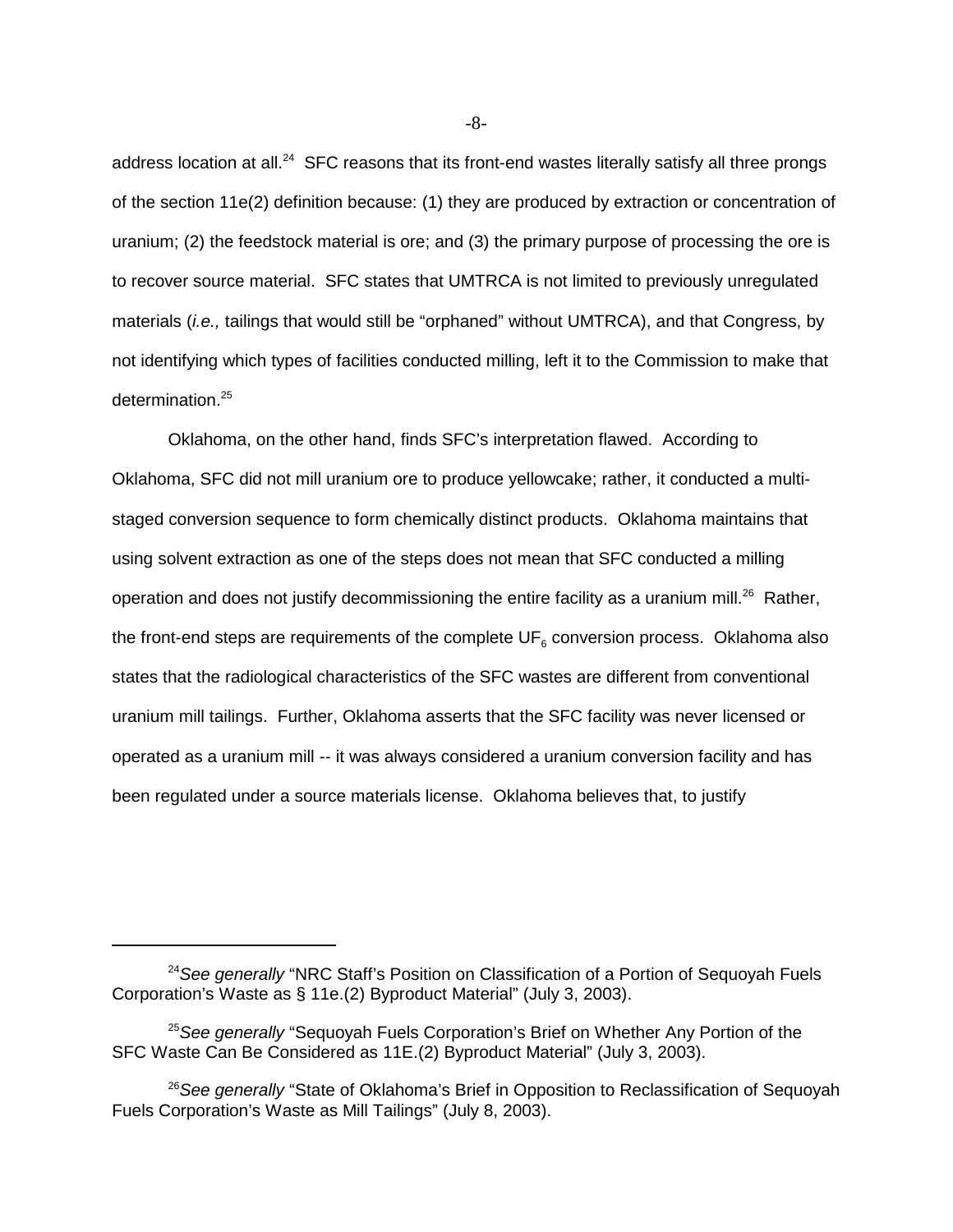classification of SFC's wastes as mill tailings, SFC has resorted to "tortured interpretations of individual words in UMTRCA" that are contrary to the unambiguous intent of Congress.<sup>27</sup>

The key question here is whether yellowcake may be considered "ore" under section 11e(2).28 Uranium milling involves treatment (physical and/or chemical) of ore. A traditional mill starts with mined uranium ore and refines it into yellowcake. A uranium conversion fuel facility starts with yellowcake and processes it into uranium hexafluoride. Because the NRC has broadly defined "ore" to include "any . . . matter from which source material is extracted,"29 ore actually has a place in both the (traditional) milling and the conversion segments of the fuel cycle. Until recently, the NRC had considered the yellowcake arriving at SFC's front door to be refined *source material*, for by that point the yellowcake -- at least formally -- had left the uranium recovery portion of the fuel cycle and started on the chemical pathway to uranium hexafluoride.<sup>30</sup> But "yellowcake" is an indefinite term. At the SFC facility, the yellowcake functioned precisely as ore during its treatment with acid and subsequent solvent extraction - *i.e.,* it was a mixture of uranium compounds and impurities being transformed (or "milled") into a more usable form. Neither UMTRCA nor its legislative history explicitly addressed what

<sup>27</sup>*Id.* at 17.

<sup>29</sup>NRC Regulatory Issues Summary 2000-23, "Recent Changes to Uranium Recovery Policy" (Nov. 30, 2000) ("RIS").

-9-

 $28$ The SFC material indisputably fits the other two elements of the section 11e(2) definition. SFC generated the wastes in question "by the extraction or concentration of uranium." And the Commission has previously determined that the phrase "'processed primarily for its source material content' most logically refers to the actual act of *processing* for uranium or thorium within the course of the nuclear fuel cycle, and does not bear upon any other underlying or 'hidden' issues that might be driving the overall transaction." *International Uranium*, CLI-00-1, 51 NRC at 15 (emphasis in original). The only remaining element of the section 11e(2) definition is the term "ore."

 $30$ Oklahoma notes that one federal court has stated that "[t]he final product of the milling process for uranium ore is uranium-rich 'yellowcake,' U<sub>3</sub>O<sub>8</sub>." *American Mining Congress v. Thomas*, 772 F.2d 617, 621 (10<sup>th</sup> Cir. 1985). We find this statement unpersuasive, for the divisions of the nuclear fuel cycle were not at issue in the cited case.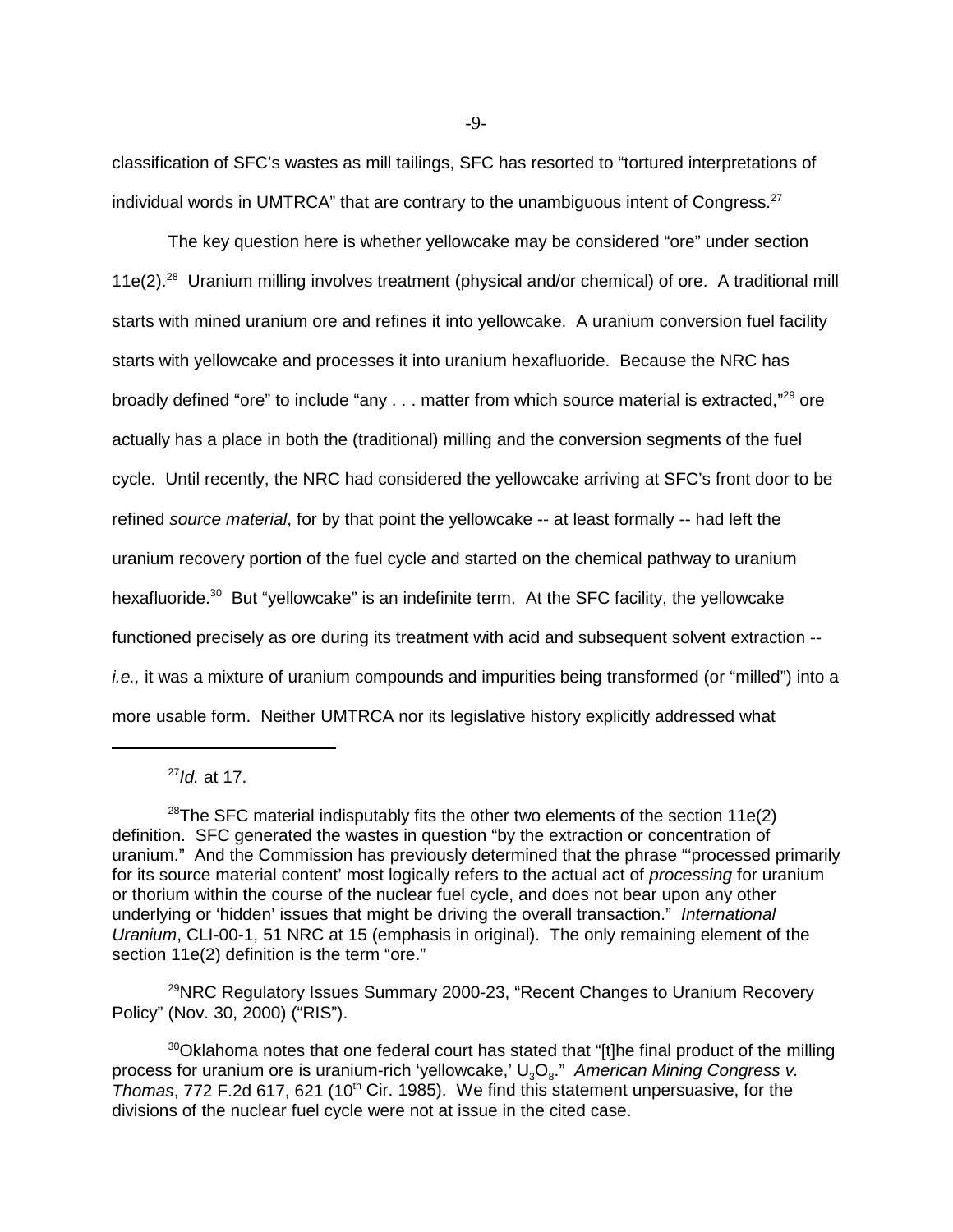constitutes milling. Indeed, the statute used the term "processing," not "milling;" thus, Congress left this subject open for interpretation.

Because of the similarity of the SFC front-end process to purification processes at conventional uranium mills, we find that labeling the SFC process as "milling" comports with both the letter of the section 11e(2) definition and with physical and chemical reality. We see no reason to perpetuate the traditional -- and somewhat artificial -- divisions of the nuclear fuel cycle or to rely solely on the name given to a facility to determine where an activity fits in the cycle. As the NRC Staff has argued, location of the activity (*i.e.,* at a conventional "mill" or a conversion facility) simply doesn't matter under UMTRCA. The Commission agrees that "the section 11e(2) definition focuses on the *process* that generated the radioactive wastes -- the removal of uranium or thorium as part of the nuclear fuel cycle."<sup>31</sup> The definition is thus adaptable to situations other than conventional uranium milling. Indeed, the only federal court to address the byproduct material definition directly stated that the definition "adopted by Congress was designed to extend the NRC's regulatory authority over *all* wastes resulting from the extraction or concentration of source materials in the course of the nuclear fuel cycle."<sup>32</sup>

It is true, as Oklahoma points out, that the goal of SFC's front-end processing was to achieve a specific chemical form of uranium needed to match the requirements of the hexafluoride conversion process. But so long as the processing identified in section 11e(2) actually took place, the NRC need not examine the motivation or ultimate goals behind the process.<sup>33</sup> The Commission need not draw a line between milling and conversion at SFC's

<sup>32</sup>*Kerr-McGee Chemical Corp.* at 7 (emphasis in original).

<sup>31</sup>*International Uranium*, CLI-00-01, 51 NRC at 18, *citing Kerr-McGee Chemical Corp. v. NRC*, 903 F.2d 1, 7 (D.C. Cir. 1990) (emphasis in original).

<sup>33</sup>*See generally*, *International Uranium,* CLI-00-01, 51 NRC 9. We have also stated that purely economic factors should not determine how radioactive material is defined. *See id.* at (continued...)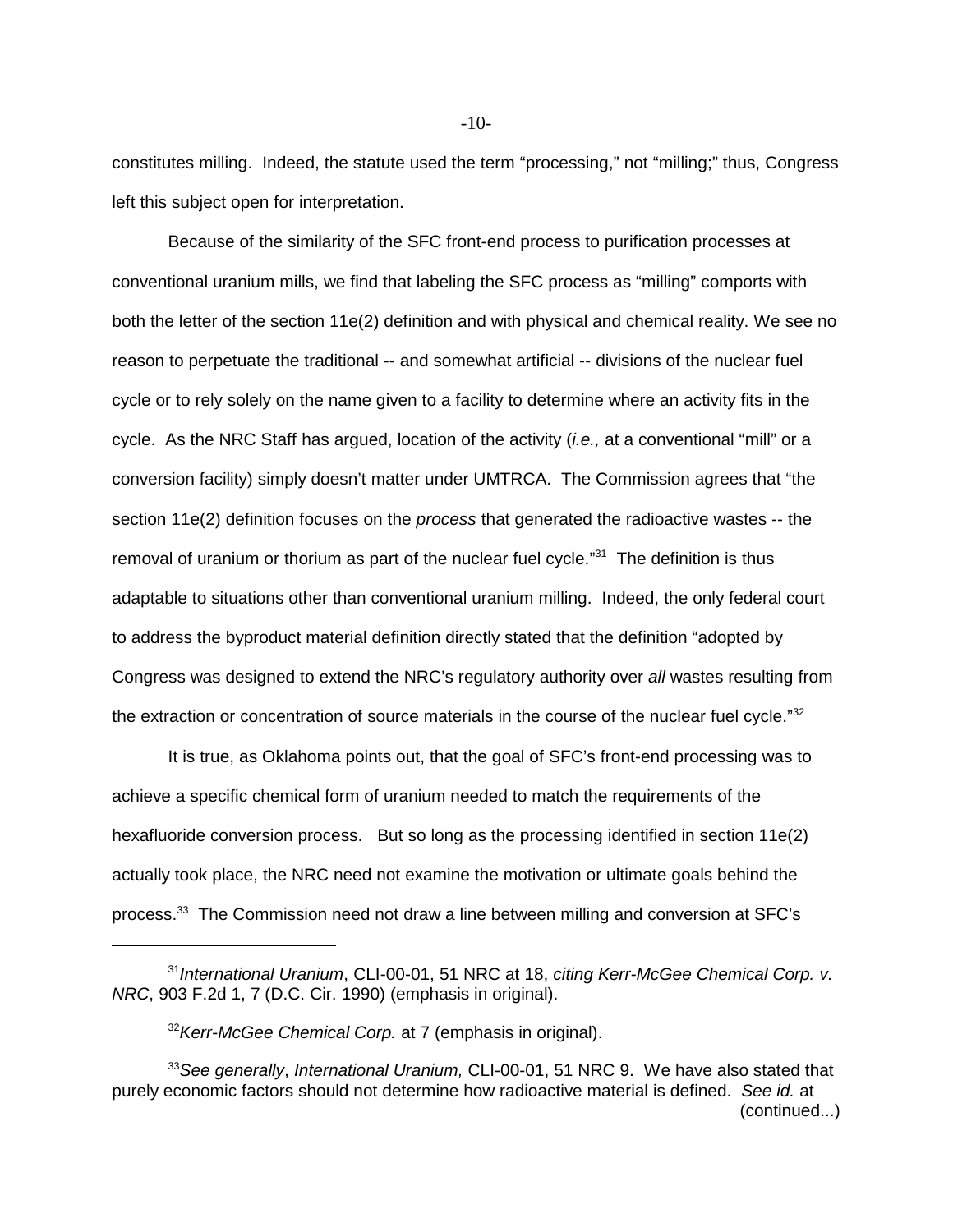front door, for we recognize that purification of uranium ore has a role in two overlapping stages of the uranium fuel cycle.

That the wastes arising from processing at SFC have different concentrations of the radioactive constituents than the wastes typically produced at uranium mills does not alter the Commission's view. These differences are expected because the feed material has different characteristics. The 11e(2) definition focuses on the nature of the processing, not the characteristics of the wastes. Thus, the differences in concentrations do not bear on the classification issue we consider here. $34$ 

We are mindful that our initial approval of the NRC Staff's recommendation to reclassify SFC's front-end wastes as 11e(2) byproduct material was quite recent (just last year). Previously, the NRC had considered SFC's waste to be source material. But our view of the nuclear fuel cycle must be flexible enough to accommodate practical reality. The fact is, there is no meaningful safety-related distinction between what SFC does at the front end of its conversion process and what ordinary uranium mills do. Both work with uranium ore to refine it into more useful forms. As the SFC situation illustrates, ore is both a product (of mining and traditional milling) and a feedstock (for further processing into  $UF<sub>6</sub>$ ). Thus, because SFC extracted and concentrated uranium ore for its source material content*,* SFC's waste qualifies as section 11e(2) byproduct material under the specific terms of that provision.

<sup>&</sup>lt;sup>33</sup>(...continued)

<sup>20.</sup> Further, the Commission has rejected "ultimate business motivations as irrelevant to the section 11e(2) definition." *Id.* at 24, note 8. "UMTRCA does not require the NRC to ensure that no other incentives lie behind the licensee's interest in processing material for uranium." *Id.* at 18.

 $34$ It does indicate, however, that the NRC Staff will have to consider the specific characteristics of the wastes in imposing regulatory requirements to assure protection of public health and safety.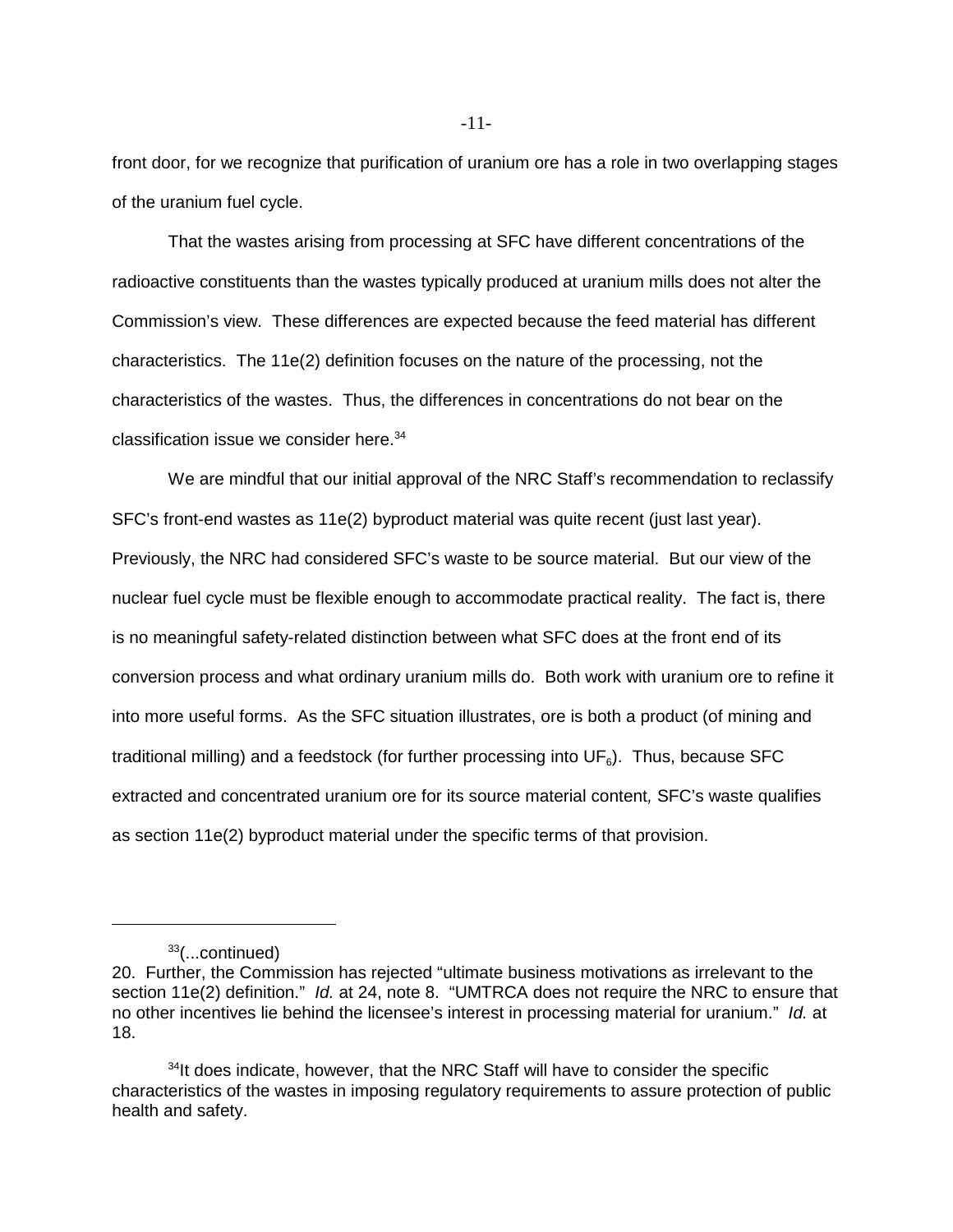The intent of UMTRCA supports today's decision. UMTRCA nowhere says that it covers only traditional mills.<sup>35</sup> Nor does it say that source material cannot also be 11e(2) material.<sup>36</sup> It is true, as Oklahoma stresses, that UMTRCA's chief purpose was to protect the public health and safety by closing a regulatory "gap" -- unregulated mill tailings at defunct uranium mills - and that particular gap does not exist here. But this is not decisive. $37$  UMTRCA's byproduct material definition was, *by design*, broadly phrased, and it readily encompasses the SFC material.<sup>38</sup> Both the Commission and the federal courts have previously held that the section 11e(2) definition is not confined to the sites that originally concerned Congress. $39$ 

 Congress wrote section 11e(2) with room to construe it pragmatically. The language in section 11e(2) about processing ore for its source material content was specifically intended to broaden the definition of byproduct material to facilitate control of wastes that resulted from processing *within the nuclear fuel cycle* and which ultimately may be left orphaned.<sup>40</sup> Like conventional mill tailings at sites lacking funds for decommissioning, the SFC wastes are a legacy problem. The reclassification of SFC's waste harmonizes with the AEA, for the

<sup>35</sup>*In situ* leach facilities, *e.g.,* are covered under 10 C.F.R., Part 40, Appendix A.

<sup>&</sup>lt;sup>36</sup>Indeed, uranium mills, like conversion facilities, operate under source material licenses. Ore that has received minimal processing -- such as crushing and sorting by size -- is source material. The resultant tailings are 11e(2) material, but they also retain their character as "ore" if they receive additional processing to recover uranium.

<sup>37</sup>*See New York v. Federal Energy Regulatory Commission*, 535 U.S. 1, 21, 122 S. Ct. 1012, 1024 (2002) (Where Congress used broad language in the Federal Power Act of 1935, evidence of a specific "cataly[st]" for enactment of the statute "does not define the outer limits of the statute's coverage.")

<sup>38</sup>*See PGA Tour, Inc. v. Martin*, 532 U.S. 661, 689, 121 S. Ct. 1879, 1897 (2002) ("[T]he fact that a statute can be applied in situations not expressly anticipated by Congress does not demonstrate ambiguity. It demonstrates breadth.") (Citation and internal quotation marks omitted).

<sup>39</sup>*See International Uranium*, CLI-00-01, 51 NRC 9, and *Kerr-McGee Chemical Corp.*

<sup>40</sup>*See International Uranium,* CLI-00-01, 51 NRC at 16-19.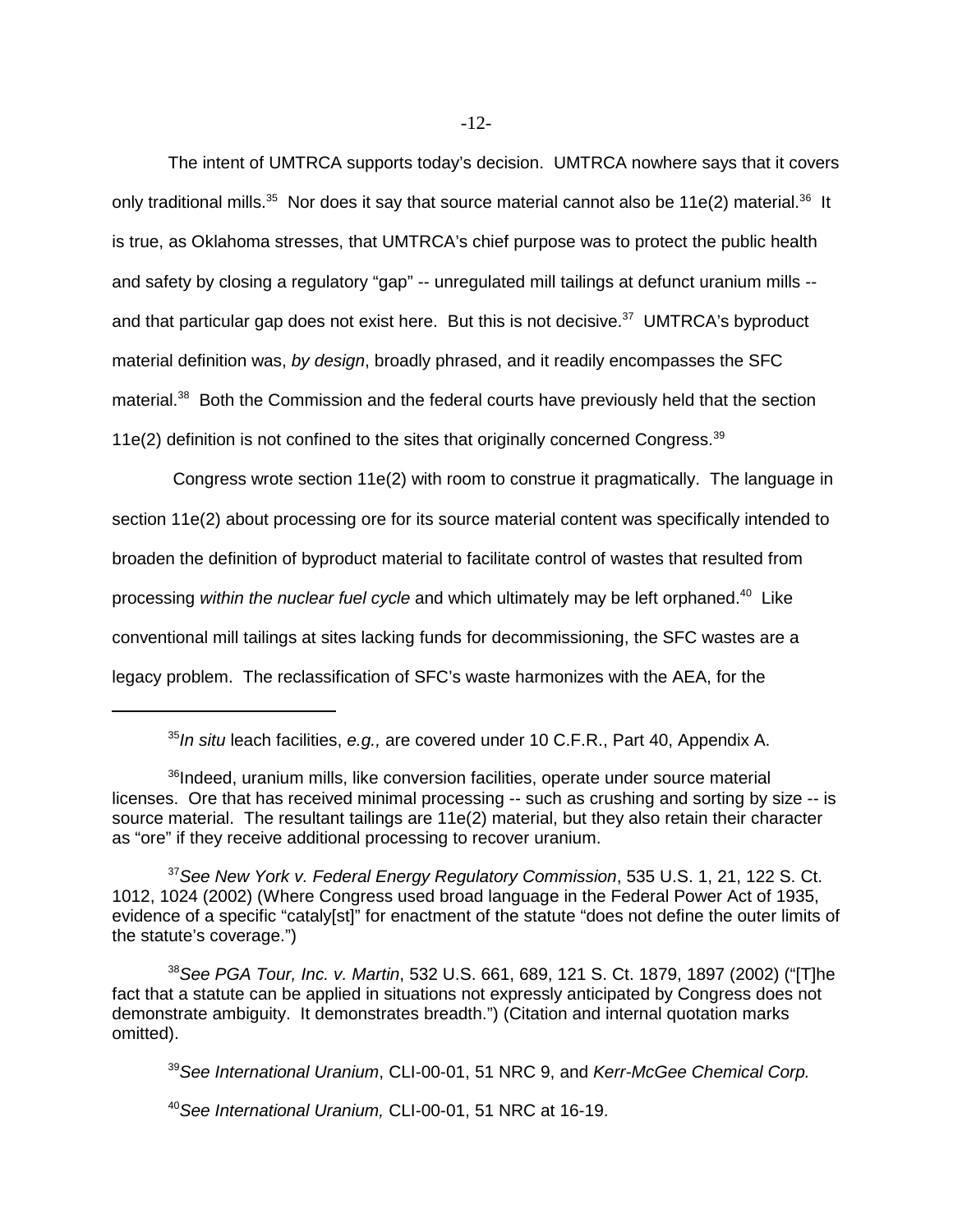reclassification serves a practical purpose and protects the public health and safety. Absent reclassification, the Commission has significant concerns about funding to stabilize and decommission the SFC site in light of the dire financial status of the licensee. The reclassification simplifies SFC's decommissioning task and makes it more likely that decommissioning will take place reasonably soon because UMTRCA *mandates* a long-term government custodian, either the State of Oklahoma or the U.S. Department of Energy, for stabilized inactive  $11e(2)$  mill tailings piles.<sup>41</sup>

Accordingly, we decide today that SFC's front-end waste may be considered byproduct material under section 11e(2) of the AEA. The Commission appreciates Oklahoma's articulate and thought-provoking contribution of its views and concerns regarding reclassification of SFC's waste.

<sup>41</sup>*See* 42 U.S.C. § 2111; UMTRCA § 202. By contrast, we note that under § 151 of the Nuclear Waste Policy Act the Department of Energy has *discretion* whether to accept title to and custody of AEA wastes other than 11e(2) byproduct material. *See* 42 U.S.C. § 10171.